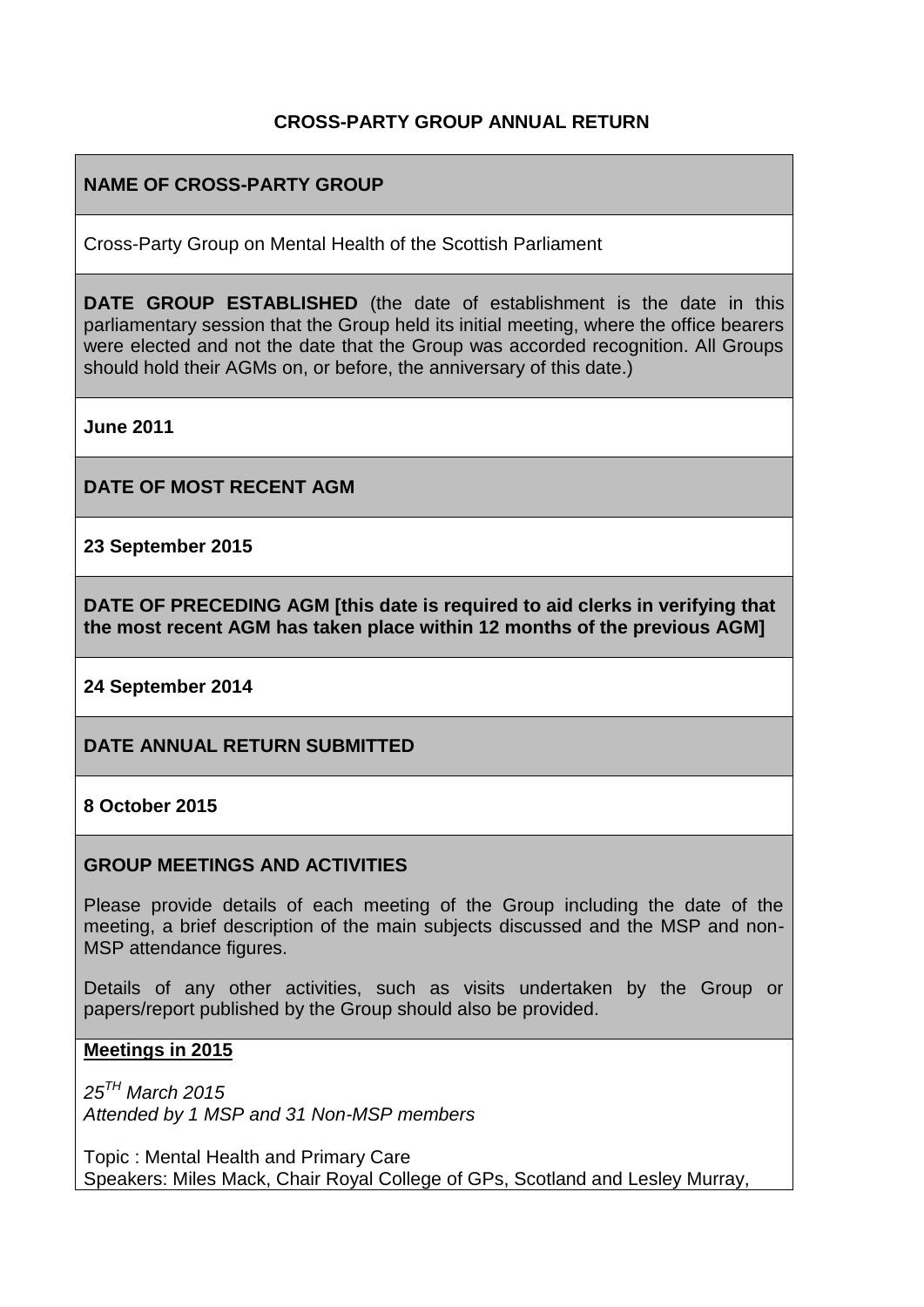Service User from Highland Users Group (HUG)

[*Clerks note: this meeting was inquorate and therefore classed as an informal meeting. No minutes will be posted onto the CPG webpage and this meeting does not count towards the requirements set out in the Code of Conduct that all Groups must hold two meetings per year*]

*18 June 2015 Attended by 2 MSPs and 24 Non MSPs* 

Topic: Individual Recovery Outcomes Tool (I-Roc) Speakers, Nigel Henderson and Jane Cumming from Penumbra

### **23 September 2015**

AGM – 3 MSPs and 32 non MSP members attended.

Followed by meeting about Early Years – Maternal and Infant Mental Health and the launch of the RCPsych in Scotland campaign "Healthy Start, Health Scotland" Speakers: Roch Cantwell, Anne McFadyen and Elaine Clark.

# **Meeting planned for 3 December 2015 on "Nursing at the Edge"**

## **MSP MEMBERS OF THE GROUP**

Please provide names and party designation of all MSP members of the Group.

Malcolm Chisholm MSP (Lab)

Richard Simpson MSP (Lab)

Fiona McLeod MSP (SNP)

Mary Fee MSP (Lab)

Alison McInnes MSP (Lib Dem)

Mary Scanlon MSP (CONS)

## Mark McDonald MSP (SNP)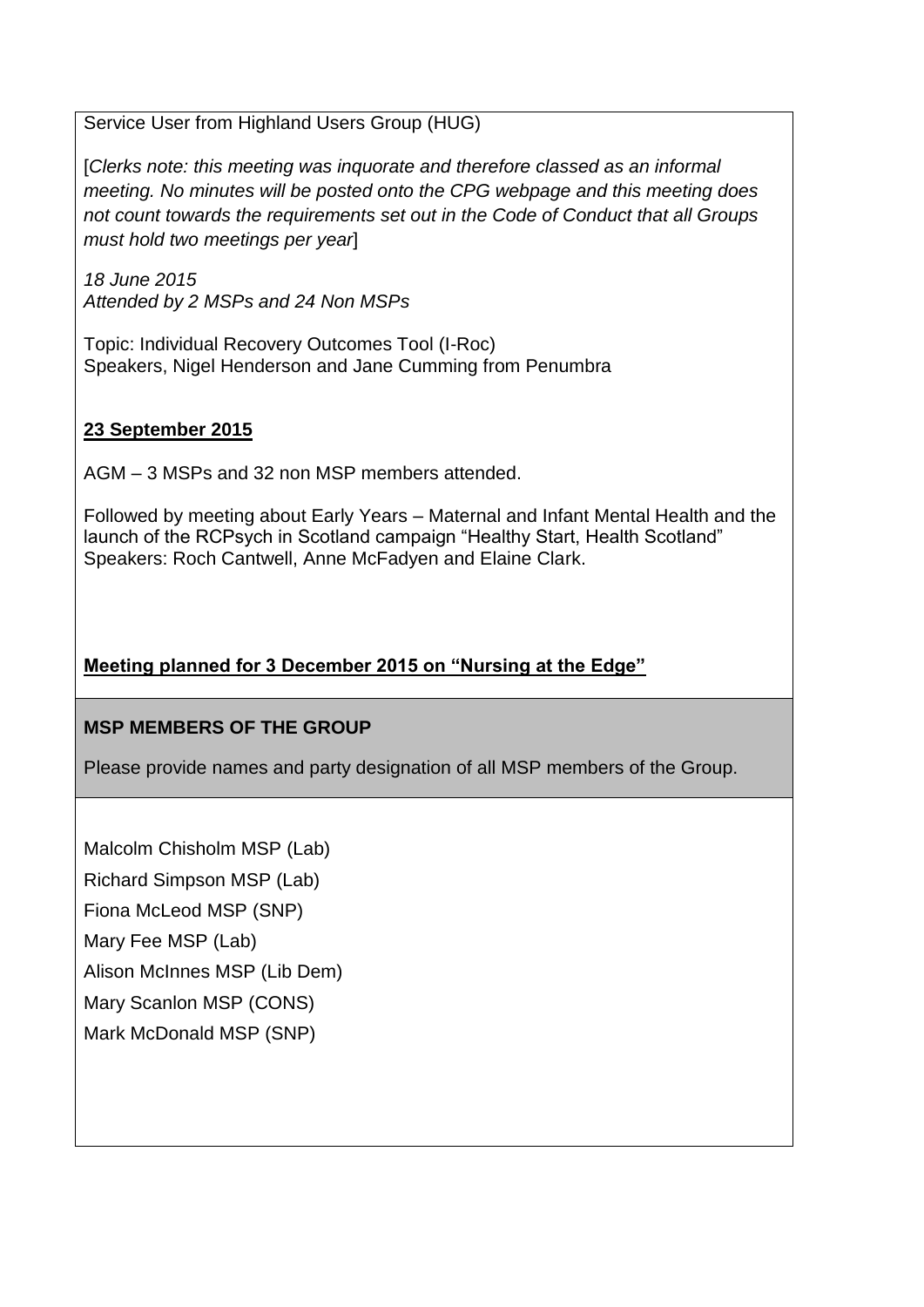## **NON-MSP MEMBERS OF THE GROUP**

For organisational members please provide only the name of the organisation, it is not necessary to provide the name(s) of individuals who may represent the organisation at meetings of the Group.

| Individuals   |                                                      |
|---------------|------------------------------------------------------|
| Organisations | <b>RCPsych in Scotland (Secretariat)</b>             |
|               | <b>ABPI</b>                                          |
|               | <b>Addressing the Balance</b>                        |
|               | Action on Depression Scotland                        |
|               | Action in Mind                                       |
|               | Association of Directors of Social Work              |
|               | Association of Community health partnerships         |
|               | British Association of Counselling and Psychotherapy |
|               | <b>Bipolar Scotland</b>                              |
|               | <b>Big Lottery Fund</b>                              |
|               | <b>British Psychological Society</b>                 |
|               | Children 1 <sup>st</sup>                             |
|               | <b>Counselling and Psychotherapy Scotland</b>        |
|               | <b>GMC Scotland</b>                                  |
|               | Ingeus                                               |
|               | Health in Mind                                       |
|               | <b>LGBT Youth Scotland</b>                           |
|               | <b>Mental Health Foundation Scotland</b>             |
|               | <b>Mental Health Nursing Forum</b>                   |
|               | <b>Mental Welfare Commission</b>                     |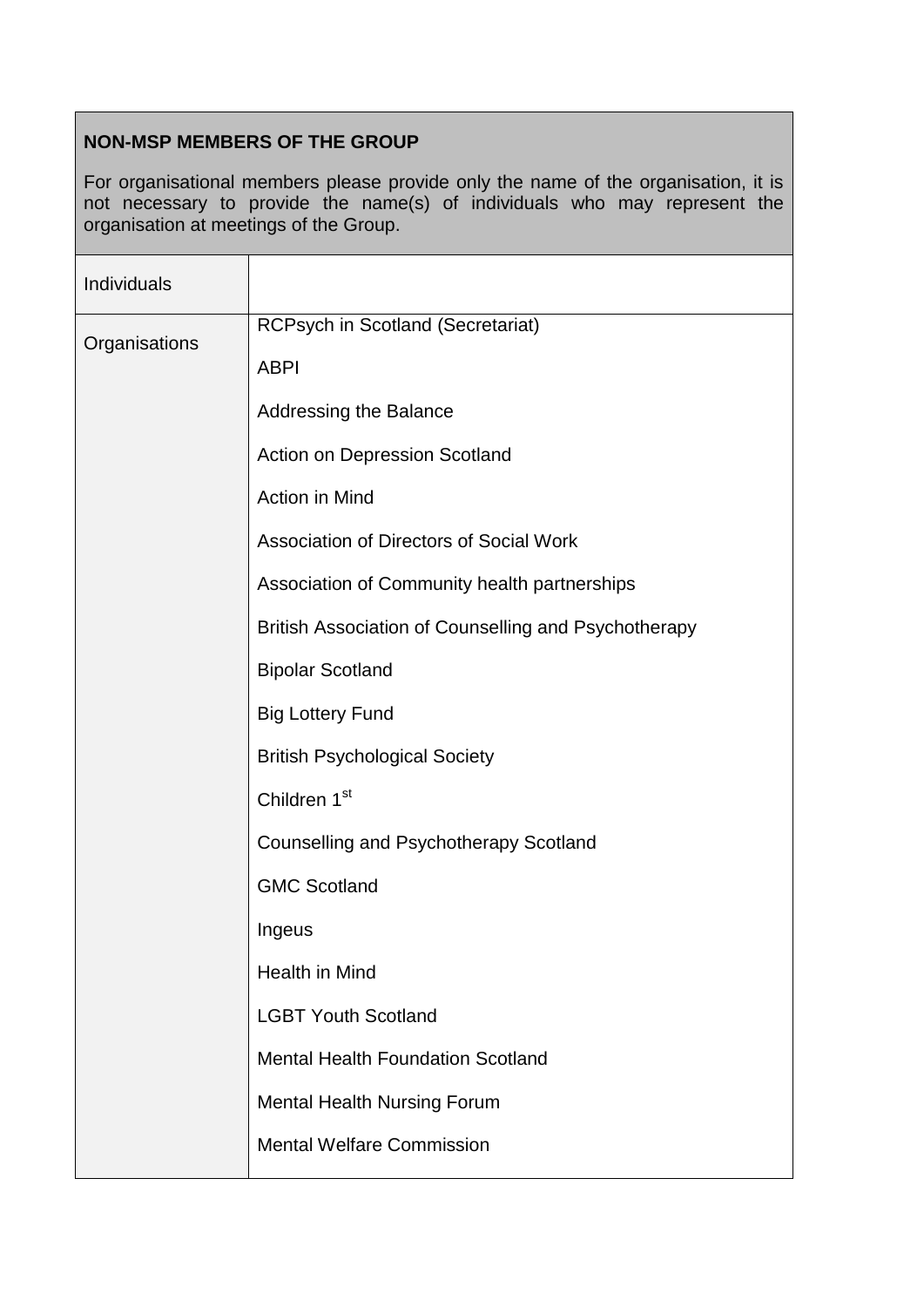| Mindroom                                                                                                       |
|----------------------------------------------------------------------------------------------------------------|
| Penumbra                                                                                                       |
| <b>Princess Carers Trust</b>                                                                                   |
| See Me                                                                                                         |
| <b>RNID</b>                                                                                                    |
| <b>SAMH</b>                                                                                                    |
| <b>Scottish Council on Deafness</b>                                                                            |
| Scottish Institute for Human Relations                                                                         |
| <b>Turning Point Scotland</b>                                                                                  |
| <b>Support in Mind Scotland</b>                                                                                |
| Scottish Independent Advocacy Alliance                                                                         |
| Royal College of Nursing                                                                                       |
| Royal College of Speech and Language Therapists                                                                |
| The Care Commission                                                                                            |
| <b>Wellbeing Alliance</b>                                                                                      |
| <b>Maternal Mental Health Scotland</b>                                                                         |
| Division of Clinical Psychology in Scotland                                                                    |
| Human Development Scotland                                                                                     |
| <b>Division</b><br>of Counselling Psychology in Scotland<br>(British<br><b>Psychological Society Scotland)</b> |
| <b>Autism Rights Scotland</b>                                                                                  |
| Scottish Health Action on Alcohol Problems                                                                     |
| Roshni                                                                                                         |
| <b>Psychiatric Rights Scotland</b>                                                                             |
| <b>BEAT (Beating Eating Disorders Scotland)</b>                                                                |
|                                                                                                                |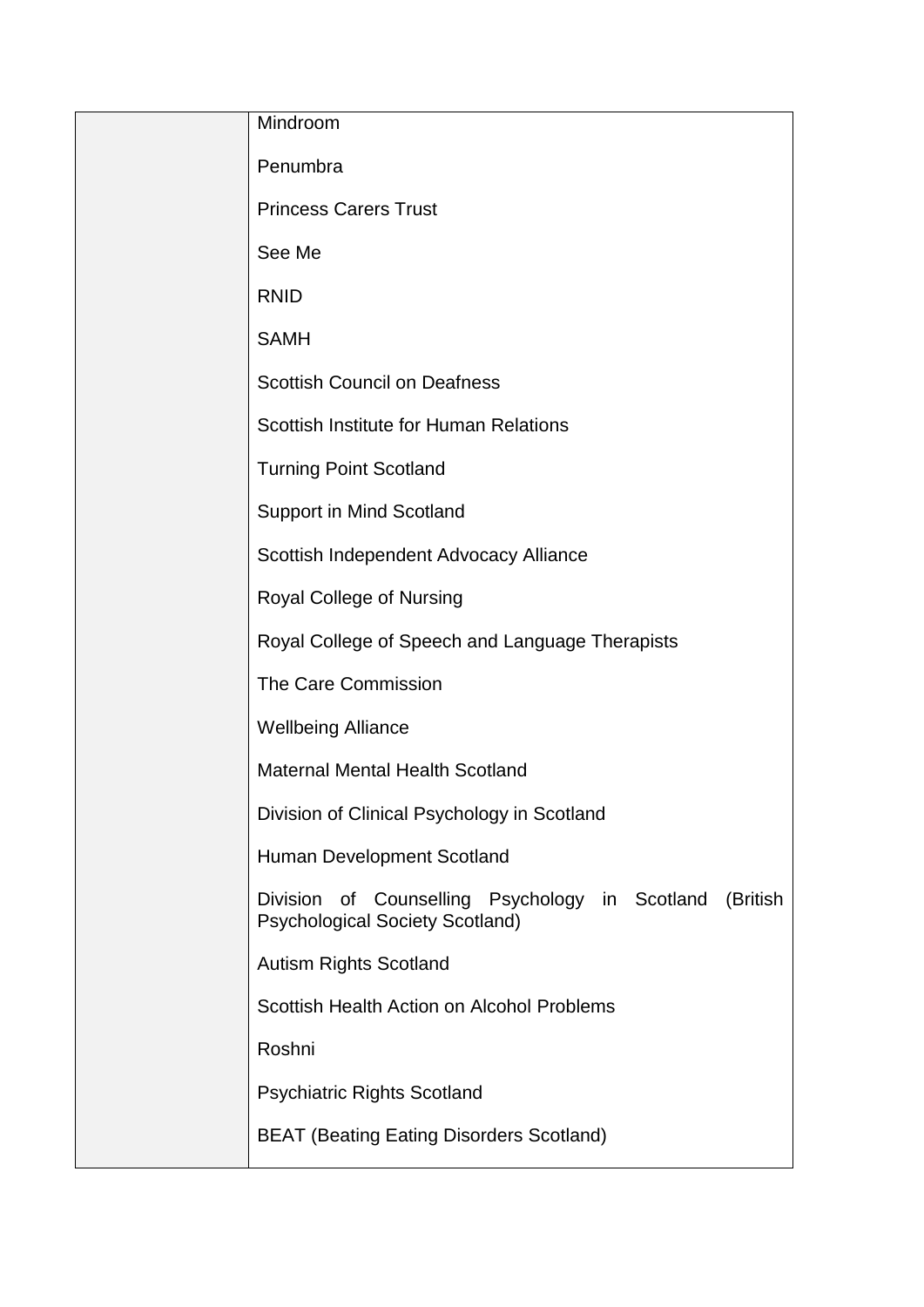| NSPCC |  |  |
|-------|--|--|
|       |  |  |

### **GROUP OFFICE BEARERS**

Please provide names for all office bearers. The minimum requirement is that two of the office bearers are MSPs and one of these is Convener – beyond this it is a matter for the Group to decide upon the office bearers it wishes to have. It is permissible to have more than one individual elected to each office, for example, coconveners or multiple deputy conveners.

| Convener               | Mark McDonald, Mary Scanlon and Malcolm Chisholm                                                     |
|------------------------|------------------------------------------------------------------------------------------------------|
| <b>Deputy Convener</b> | n/a                                                                                                  |
| Secretary              | Secretariat provided by the Royal College of Psychiatrists in<br>Scotland, Chair is Dr Alastair Cook |
| Treasurer              | n/a                                                                                                  |

#### **FINANCIAL BENEFITS OR OTHER BENEFITS RECEIVED BY THE GROUP**

Please provide details of any financial or material benefit(s) received from a single source in a calendar year which has a value, either singly or cumulatively, of more than £500. This includes donations, gifts, hospitality or visits and material assistance such as secretariat support.

Details of material support should include the name of the individual providing support, the value of this support over the year, an estimate of the time spent providing this support and the name of the organisation that this individual is employed by / affiliated to in providing this support.

Groups should provide details of the date on which the benefit was received, the value of the benefit and a brief description of the benefit.

If the Group is not disclosing any financial information please tick the box to confirm that the Group has considered the support received, but concluded it totalled under the threshold for disclosure (£500). √

#### **SUBSCRIPTION CHARGED BY THE GROUP**

Please provide details of the amount charged and the purpose for which the subscription is intended to be used.